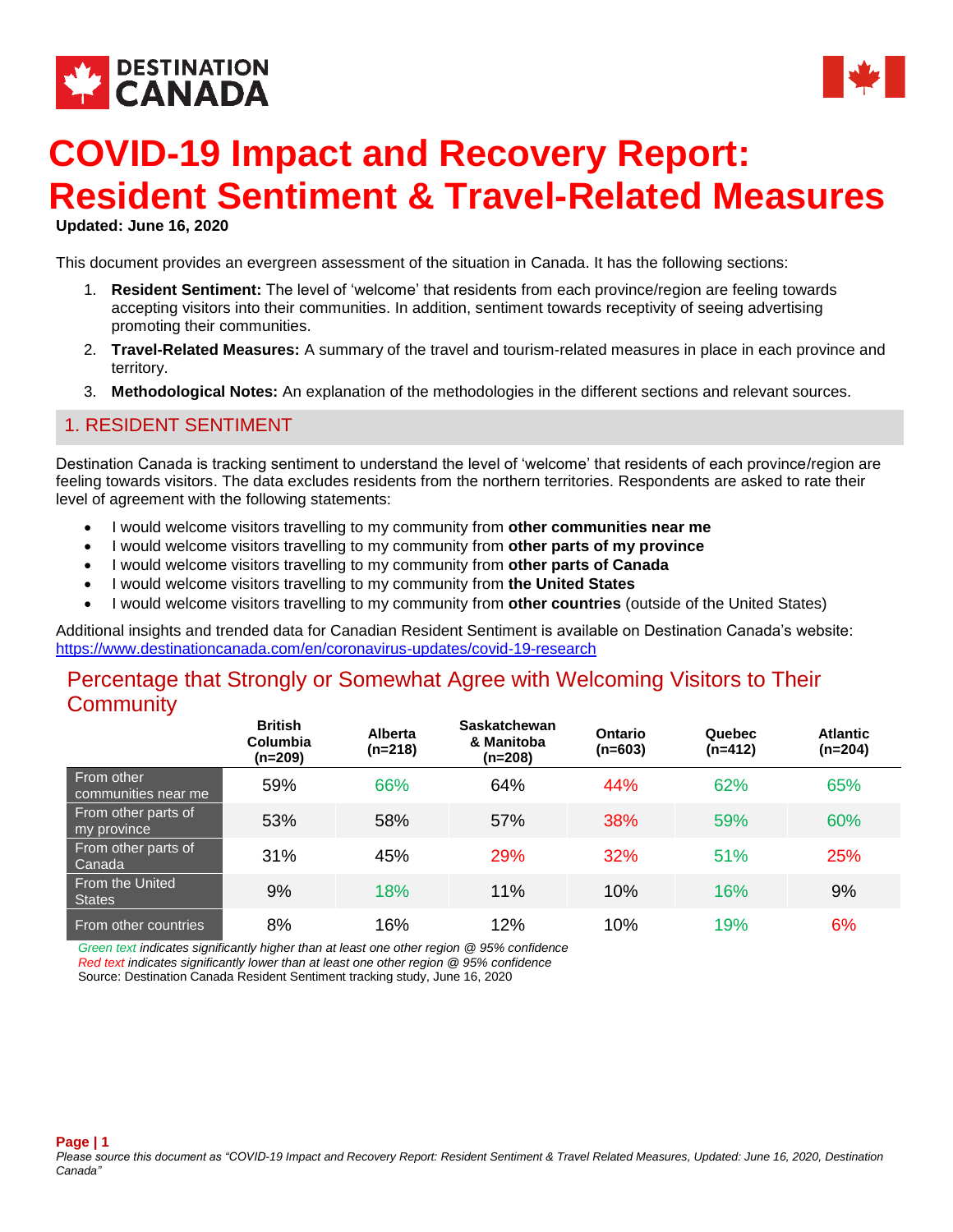A new question was added for the June  $9<sup>th</sup>$  reporting date to ask about receptivity of seeing advertising promoting communities:

 How would you feel if you saw an advertisement today promoting your community as a place for visitors to come when it is safe?

|                         | <b>British</b><br>Columbia<br>$(n=209)$ | <b>Alberta</b><br>$(n=218)$ | Saskatchewan<br>& Manitoba<br>$(n=208)$ | <b>Ontario</b><br>$(n=603)$ | Quebec<br>$(n=412)$ | <b>Atlantic</b><br>$(n=204)$ |
|-------------------------|-----------------------------------------|-----------------------------|-----------------------------------------|-----------------------------|---------------------|------------------------------|
| Net level of happiness^ | $+2$                                    | $+18$                       | $+4$                                    | $-4$                        | $+27$               | $+7$                         |
| Very happy / Happy      | 31%                                     | 39%                         | 32%                                     | 31%                         | 47%                 | 36%                          |
| Very happy              | 14%                                     | 16%                         | 13%                                     | 8%                          | 18%                 | 14%                          |
| Happy                   | 17%                                     | 23%                         | 19%                                     | 22%                         | 29%                 | 22%                          |
| <b>Neutral</b>          | 41%                                     | 40%                         | 40%                                     | 35%                         | 34%                 | 35%                          |
| <b>Unhappy</b>          | 20%                                     | 13%                         | 20%                                     | 21%                         | 15%                 | 19%                          |
| Very unhappy            | 9%                                      | 7%                          | 8%                                      | 14%                         | 4%                  | 10%                          |
| Very unhappy / Unhappy  | 29%                                     | 21%                         | 28%                                     | 35%                         | 20%                 | 29%                          |

## Receptivity of Seeing Advertising Promoting Communities

*^ Net level of happiness is equal to the total of Very happy and Happy less the total of Very unhappy and Unhappy Green text indicates significantly higher than at least one other region @ 95% confidence*

*Red text indicates significantly lower than at least one other region @ 95% confidence*

Source: Destination Canada Resident Sentiment tracking study, June 16, 2020

### 2. TRAVEL-RELATED MEASURES

In addition to a federal government requirement mandating 14-day self-isolation for those who are eligible to enter Canada<sup>1</sup>, individual provinces and territories have implemented measures on travel between provinces and territories. The below table outlines self-isolation requirements for domestic travellers entering into each province or territory, as well as restrictions on travel across provincial and territorial borders. Tracking these measures is challenging given the fluid nature of COVID-19. This information was collected by provincial and territorial tourism marketing authorities and relevant tourism departments and current as of June 16, 2020.

### Travel Measures

|                                        | Traveller self-isolation required?                                                                                                                                                                                                          | <b>Travel restrictions?</b>                                                                                                                                                                                                                                                                                                                                                        |
|----------------------------------------|---------------------------------------------------------------------------------------------------------------------------------------------------------------------------------------------------------------------------------------------|------------------------------------------------------------------------------------------------------------------------------------------------------------------------------------------------------------------------------------------------------------------------------------------------------------------------------------------------------------------------------------|
| <b>British Columbia</b>                |                                                                                                                                                                                                                                             |                                                                                                                                                                                                                                                                                                                                                                                    |
| (BC)                                   | No self-isolation for domestic travellers entering BC                                                                                                                                                                                       | No travel restrictions for domestic travellers entering BC                                                                                                                                                                                                                                                                                                                         |
| <b>Alberta</b><br>(AB)                 | No self-isolation for domestic travellers entering AB                                                                                                                                                                                       | No travel restrictions for domestic travellers entering AB                                                                                                                                                                                                                                                                                                                         |
|                                        |                                                                                                                                                                                                                                             |                                                                                                                                                                                                                                                                                                                                                                                    |
| <b>Saskatchewan</b>                    |                                                                                                                                                                                                                                             |                                                                                                                                                                                                                                                                                                                                                                                    |
| (SK)                                   | No self-isolation for domestic travellers entering SK                                                                                                                                                                                       | No travel restrictions for domestic travellers entering SK                                                                                                                                                                                                                                                                                                                         |
| Manitoba <sup>2, 3, 4, 5</sup><br>(MB) | Starting June 21, residents of Western Canada and<br>Northwestern Ontario do not need to self-isolate for 14 days<br>when entering MB; 14-day self-isolation for all other<br>domestic travellers entering MB, except for essential workers | No travel restrictions for domestic travellers entering MB, but<br>self-isolation required (except for residents of Western Canada<br>and Northwestern Ontario starting June 21); highway<br>checkpoints established to educate travellers; travel prohibited to<br>remote northern communities but travel to northern parks,<br>campgrounds, cabins, lodges and resorts permitted |
| <b>Ontario</b><br>(ON)                 | No self-isolation for domestic travellers entering ON                                                                                                                                                                                       | No travel restrictions for domestic travellers entering ON                                                                                                                                                                                                                                                                                                                         |

#### **Page | 2**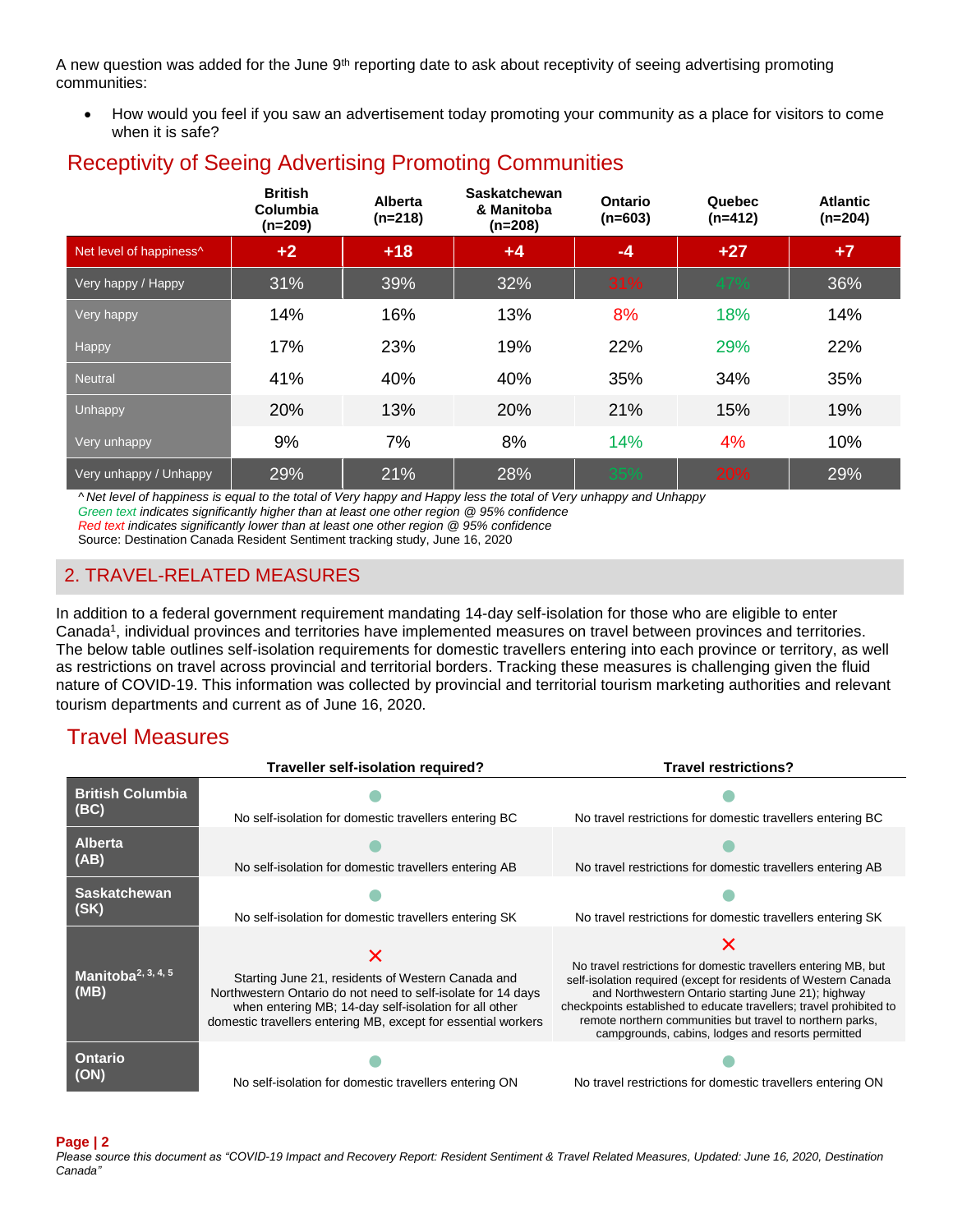#### **Traveller self-isolation required?** Travel restrictions?

| Quebec <sup>6</sup><br>(QC)                                 | No self-isolation for domestic travellers entering QC                                                                                                                                                                             | Access is allowed to all regions in Quebec except for Nunavik<br>and James Bay; all Quebecers are being asked to avoid<br>travelling as much as possible from one region to another or<br>from one city to another                                                                                                                                                                                                                |
|-------------------------------------------------------------|-----------------------------------------------------------------------------------------------------------------------------------------------------------------------------------------------------------------------------------|-----------------------------------------------------------------------------------------------------------------------------------------------------------------------------------------------------------------------------------------------------------------------------------------------------------------------------------------------------------------------------------------------------------------------------------|
| <b>New</b><br>Brunswick <sup>7</sup> (NB)                   | Х<br>14-day self-isolation for domestic travellers entering NB,<br>except for exempt essential service providers                                                                                                                  | Х<br>Prohibition on all non-essential travel into NB, except for<br>residents, workers and other specific exemptions                                                                                                                                                                                                                                                                                                              |
| Nova Scotia <sup>8</sup> (NS)                               | Х<br>14-day self-isolation for domestic travellers entering NS,<br>except for exempt workers from specific sectors                                                                                                                | No travel restrictions for domestic travellers entering NS, but<br>self-isolation required                                                                                                                                                                                                                                                                                                                                        |
| <b>Prince Edward</b><br>Island $9,10$<br>(PE)               | 14-day self-isolation for all admitted travellers entering PE,<br>except for exempt essential workers                                                                                                                             | Х<br>Prohibition on all non-essential travel into PE, screening at<br>all entry points into PE                                                                                                                                                                                                                                                                                                                                    |
| <b>Newfoundland &amp;</b><br>Labrador <sup>11</sup><br>(NL) | Х<br>14-day self-isolation for domestic travellers entering NL,<br>except for asymptomatic workers from specific sectors                                                                                                          | Prohibition on all travel to NL, except for residents and<br>workers from key sectors and other specific exemptions as<br>approved by the Chief Medical Officer of Health                                                                                                                                                                                                                                                         |
| Yukon <sup>12, 13, 14</sup><br>(YY)                         | 14-day self-isolation for all travellers entering YT, no<br>exemptions                                                                                                                                                            | Х<br>Entry permitted for YT residents, non-resident family members,<br>critical or essential service workers, transiting to neighbouring<br>jurisdiction (24-hour limit) and transboundary First Nations<br>people exercising treaty rights, with few exemptions;<br>enforcement at land borders and airport; mandatory travel routes<br>for transiting through YT; plan to lift travel restrictions between<br>YT and BC in July |
| <b>Northwest</b><br>Territories <sup>15, 16</sup><br>(NT)   | 14-day self-isolation for all admitted travellers entering NT<br>except for those travelling directly from NU; must self-isolate<br>in government designated sites in Yellowknife, Inuvik, Hay<br><b>River or Fort Smith</b>      | As of June 15, travel bubble with NU whereby no self-<br>isolation required if traveling directly from NU; entry<br>permitted for NT residents or those moving to NT coming for<br>work or attending school, critical or essential service<br>workers, transboundary First Nations people exercising<br>treaty rights, with few exemptions; enforcement at land<br>borders and airport                                            |
| Nunavut <sup>17, 18</sup><br>(NU)                           | 14-day self-isolation for all admitted travellers prior to<br>travelling to NU, except for those travelling directly from NT;<br>must self-isolate in government designated sites in<br>Edmonton, Winnipeg, Ottawa or Yellowknife | Х<br>In-territory travel advisories have been lifted as of June 1; travel<br>outside of Nunavut still not recommended; as of June 15, travel<br>bubble with NT whereby no self-isolation required if traveling<br>directly from NT; prohibition on all other travel into NU, except<br>residents and critical workers; require written permission from<br>the territory's Chief Public Health Officer to enter                    |
| Legend:                                                     | No measures in place                                                                                                                                                                                                              | Some form of measures in place $\times$                                                                                                                                                                                                                                                                                                                                                                                           |

As of June 1, some Parks Canada places began a safe, gradual reopening of some outdoor areas at national parks, national historic sites and national marine conservation areas. Openings will differ across the country. Please consult the Parks Canada website for an updated list of specific Parks Canada locations with special instructions: <https://www.pc.gc.ca/en/voyage-travel/securite-safety/covid-19-info#locations>

Most provinces and territories have implemented a framework to guide re-opening strategies catered to their individual circumstances. Since each province and territory is starting from a different baseline to implement the re-opening of their local economy, the phases and stages are not congruent across jurisdictions. The table below outlines the current status of restrictions on tourism related sectors as of June 16, 2020. Unless noted, business must operate with sufficient social distancing measures in place.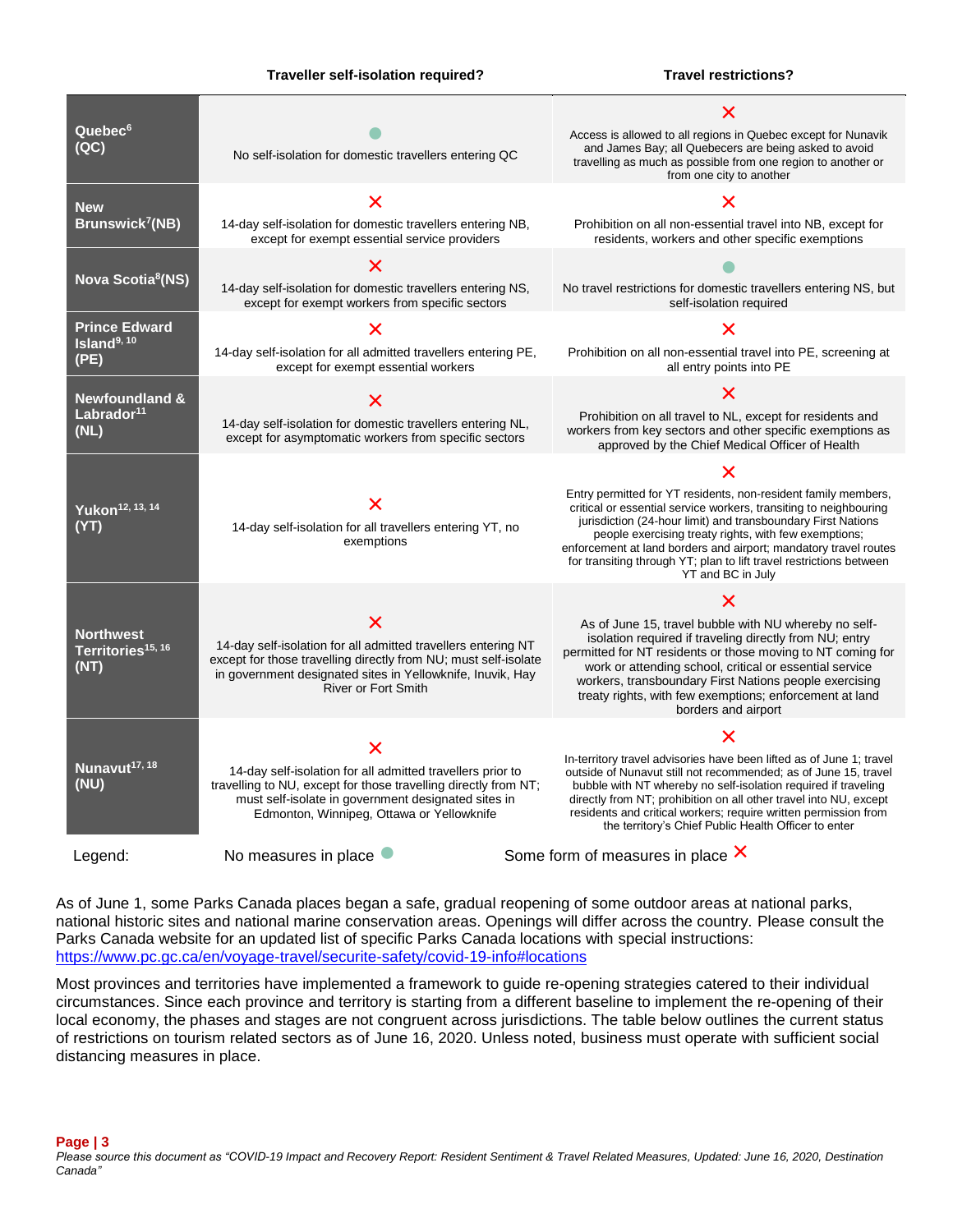### Tourism Related Measures

|                                              | <b>Current</b><br><b>Phase/Stage</b>                                                                                                                                                                                                                                  | Hotels &<br><b>Accommodation</b>                                                                                                                                                                      | <b>Restaurants &amp;</b><br>Dining                                                                                                                                                                                                                                                  | Outdoor &<br><b>Recreational Activities</b>                                                                                                                                                                                                                                                                                                                                                                                                                                                                                                                                                                                                                                                                                                                        | <b>Indoor</b><br><b>Attractions</b>                                                                                                                                                                                                                                                                                                                                                                                                                                                | Large<br>Gatherings/<br><b>Conferences</b> |
|----------------------------------------------|-----------------------------------------------------------------------------------------------------------------------------------------------------------------------------------------------------------------------------------------------------------------------|-------------------------------------------------------------------------------------------------------------------------------------------------------------------------------------------------------|-------------------------------------------------------------------------------------------------------------------------------------------------------------------------------------------------------------------------------------------------------------------------------------|--------------------------------------------------------------------------------------------------------------------------------------------------------------------------------------------------------------------------------------------------------------------------------------------------------------------------------------------------------------------------------------------------------------------------------------------------------------------------------------------------------------------------------------------------------------------------------------------------------------------------------------------------------------------------------------------------------------------------------------------------------------------|------------------------------------------------------------------------------------------------------------------------------------------------------------------------------------------------------------------------------------------------------------------------------------------------------------------------------------------------------------------------------------------------------------------------------------------------------------------------------------|--------------------------------------------|
| <b>British</b><br>Columbia <sup>19, 20</sup> | Phase 2 of 4<br>Starting May 19                                                                                                                                                                                                                                       | Accommodations are<br>open unless they<br>have decided to close<br>due to lack of<br>demand/low<br>occupancy/health<br>concerns                                                                       | Dine-in can open<br>(with sufficient<br>distancing<br>measures)                                                                                                                                                                                                                     | Recreation, sports, parks,<br>beaches and outdoor spaces;<br>encouraging small groups<br>and social distancing.<br>Provincial park campgrounds<br>(BC residents only through<br>summer)                                                                                                                                                                                                                                                                                                                                                                                                                                                                                                                                                                            | Museums, art<br>galleries and<br>libraries                                                                                                                                                                                                                                                                                                                                                                                                                                         | Х<br>in phase 4                            |
| Alberta <sup>21</sup>                        | Stage 2 of 3<br>Starting June 12                                                                                                                                                                                                                                      | Accommodations are<br>open unless they<br>have decided to close<br>due to lack of<br>demand/low<br>occupancy/health<br>concerns                                                                       | Restaurants,<br>lounges and bars<br>can open (with<br>sufficient distancing<br>and health<br>measures in place)                                                                                                                                                                     | Golf, private/municipal<br>campgrounds, farmers<br>markets, quided/organized<br>activities allowed (with<br>sufficient distancing and<br>health measures in place),<br>National Parks open for day<br>visits                                                                                                                                                                                                                                                                                                                                                                                                                                                                                                                                                       | Museums, art<br>galleries, libraries,<br>theatres, indoor<br>recreation, fitness<br>and sports centres<br>and swimming pools<br>can open with some<br>restrictions                                                                                                                                                                                                                                                                                                                 | Х<br>in stage 3                            |
| Saskatchewan <sup>22,</sup><br>23            | Phase 3 of 5<br>Starting June 8<br>(Phase 4 (part 1)<br>begins on June<br>(22)                                                                                                                                                                                        | Accommodations are<br>open unless they<br>have decided to close<br>due to lack of<br>demand/low<br>occupancy/health<br>concerns. Rental of<br>tents and yurts in<br>provincial parks not<br>permitted | Dine-in can open (at<br>50% capacity and<br>following guidelines)                                                                                                                                                                                                                   | Fishing/boat launch and<br>some park access for<br>hiking/biking, golf, outfitting<br>camps, outdoor individual<br>recreation, camping, beaches<br>and parks; outdoor pools and<br>seasonal/recreational outdoor<br>sports and activities (June<br>22)                                                                                                                                                                                                                                                                                                                                                                                                                                                                                                             | X<br>in phase 4 (part 2)                                                                                                                                                                                                                                                                                                                                                                                                                                                           | Х<br>in phase 5                            |
| Manitoba <sup>24, 25</sup>                   | Phase 2<br>Starting June 1<br>(Phase 3 begins<br>June 21)                                                                                                                                                                                                             | Accommodations are<br>open unless they<br>have decided to close<br>due to lack of<br>demand/low<br>occupancy/health<br>concerns                                                                       | Dine-in can open (at<br>50% capacity).<br>Dine-in can open<br>with no occupancy<br>limits on June 21<br>(with sufficient<br>distancing<br>measures)                                                                                                                                 | Golf, marinas, parks,<br>camping, drive-in movie<br>theatres, beaches, sports and<br>recreational activities:<br>permanent outdoor<br>amusement parks at 50%<br>capacity (June 21)                                                                                                                                                                                                                                                                                                                                                                                                                                                                                                                                                                                 | Museums, galleries<br>and libraries;<br>swimming pools,<br>bowling alleys, spas<br>and other indoor<br>recreation and<br>amusement centres<br>open with 50%<br>occupancy                                                                                                                                                                                                                                                                                                           | X<br>Not before<br>September 2020          |
| Ontario 26, 27, 28, 29,<br>30                | Ontario is<br>implementing a<br>regional<br>approach.<br>Some regions<br>entered Stage 2<br>of 3 on June 12,<br>with additional<br>regions joining<br>Stage 2 on June<br>19, while others<br>(Toronto, Peel,<br>Windsor) remain<br>in Stage 1 until<br>further notice | Accommodations are<br>open unless they<br>have decided to close<br>due to operational<br>reasons; meeting<br>rooms and<br>recreational facilities<br>are closed                                       | Stage 2 Regions:<br>Outdoor dining<br>areas can open<br>(with sufficient<br>distancing<br>measures)<br>Stage 1 Regions:<br>Dine-in closed<br>(delivery, take-out<br>only)                                                                                                           | Stage 2 Regions:<br>In addition to those available<br>to Stage 1 Regions: Bike and<br>walking tours, bus and boat<br>tours, water recreational<br>facilities, swimming pools,<br>beach access, camping at<br>Ontario Parks, camping at<br>private campgrounds,<br>outdoor-only recreational<br>facilities, drive-in and drive-<br>through venues for theatres,<br>concerts, animal attractions<br>and cultural appreciation.<br>Stage 1 Regions: Provincial<br>parks open for day use, golf,<br>marinas, campgrounds only<br>for trailers/RVs with seasonal<br>contracts, outdoor sports<br>facilities/fields, outdoor picnic<br>sites, benches/shelters in<br>parks; drive-in movie<br>theatres; backcountry<br>camping at provincial parks<br>and on Crown Lands | Stage 2 Regions:<br>Attractions including<br>museums, galleries,<br>aquariums, zoos<br>outdoor heritage<br>institutions (e.g.,<br>landmarks, outdoor<br>historic sites,<br>botanical gardens)<br>can reopen with<br>restrictions (e.g.<br>timed entry,<br>managed visitor<br>numbers and visitor<br>flow), tasting and<br>tours for wineries.<br>breweries and<br>distilleries,<br>swimming pools,<br>shopping malls<br>under existing<br>restrictions<br>Stage 1 Regions:<br>None | х<br>beyond phase 3                        |
| Quebec <sup>31, 32</sup>                     | Phase 5 of 6<br>phases<br>Starting June 1<br>(additional<br>phases TBD)                                                                                                                                                                                               | Accommodations are<br>open unless they<br>have decided to close<br>due to lack of<br>demand/low<br>occupancy/health<br>concerns                                                                       | Dine-in can open<br>(with sufficient<br>distancing<br>measures) outside<br>the Montréal<br>Metropolitan Area,<br>the Joliette<br><b>Regional County</b><br>Municipality and the<br>city of L'Épiphanie.<br>In the latter<br>territories, these<br>activities may<br>resume June 22. | All individual and group<br>sports, open air and leisure<br>activities that take place<br>outdoors are permitted<br>(following distancing and<br>other guidelines);<br>campgrounds, marinas, drive-<br>in theatres and outdoor pools;<br>zoos, gardens and agro-<br>tourism (June 19)                                                                                                                                                                                                                                                                                                                                                                                                                                                                              | Museums, libraries<br>and commercial<br>centres; indoor<br>sports facilities (June<br>(22)                                                                                                                                                                                                                                                                                                                                                                                         | х<br><b>TBD</b>                            |

**Page | 4**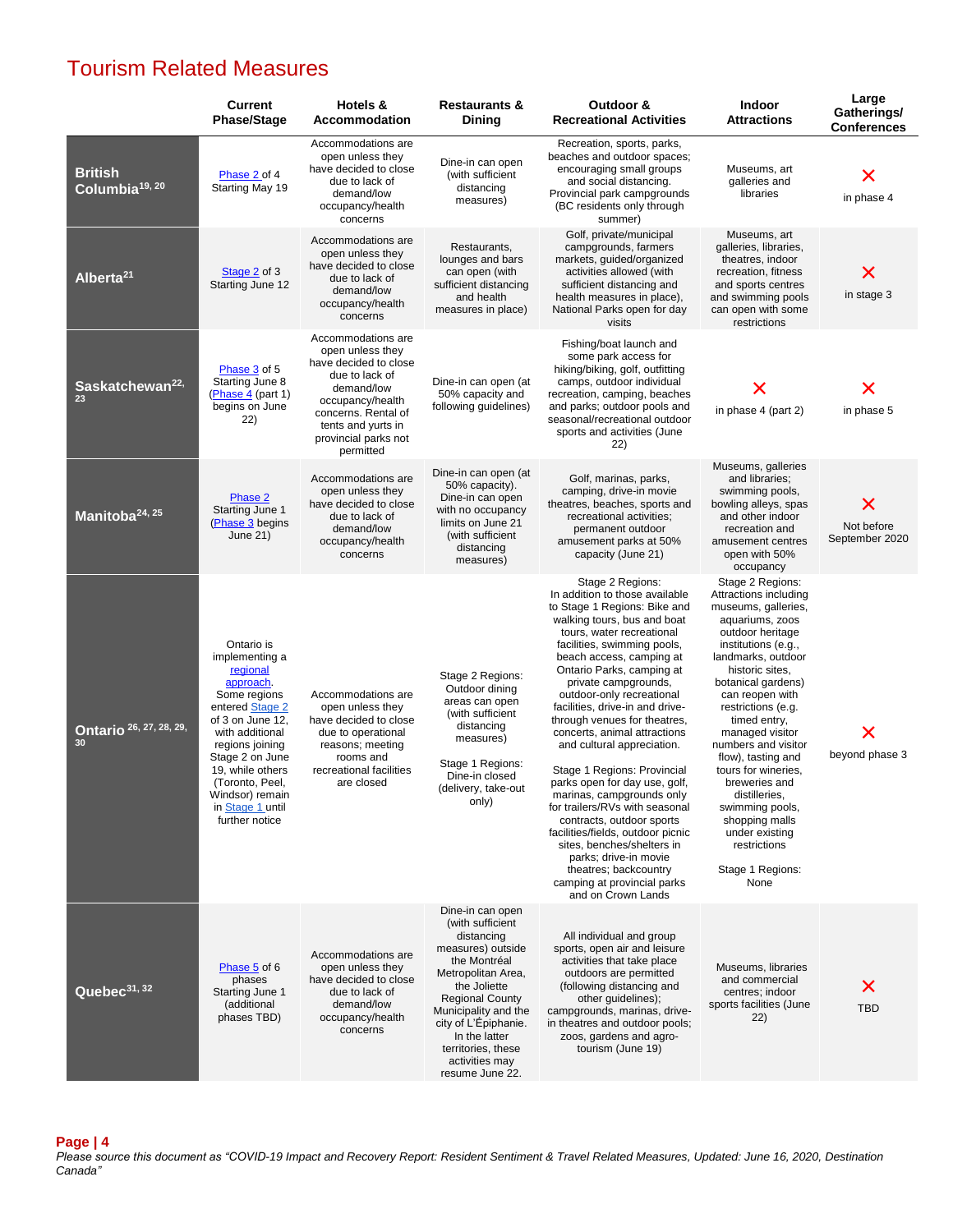|                                                         | <b>Current</b><br><b>Phase/Stage</b>                                                                                                                                                            | Hotels &<br>Accommodation                                                                                                                                                                        | <b>Restaurants &amp;</b><br><b>Dining</b>                                                                                                                                                                           | Outdoor &<br><b>Recreational Activities</b>                                                                                                                                                                                                                                                                      | Indoor<br><b>Attractions</b>                                                                                                                              | Large<br>Gatherings/<br><b>Conferences</b>                                                   |
|---------------------------------------------------------|-------------------------------------------------------------------------------------------------------------------------------------------------------------------------------------------------|--------------------------------------------------------------------------------------------------------------------------------------------------------------------------------------------------|---------------------------------------------------------------------------------------------------------------------------------------------------------------------------------------------------------------------|------------------------------------------------------------------------------------------------------------------------------------------------------------------------------------------------------------------------------------------------------------------------------------------------------------------|-----------------------------------------------------------------------------------------------------------------------------------------------------------|----------------------------------------------------------------------------------------------|
| <b>New</b><br>Brunswick <sup>33, 34</sup>               | Yellow (Level 3b<br>of $4)$<br>Starting June 5<br>On May 27, one<br>region of the<br>province (Zone<br>5) went back to<br>Orange (level 2b)<br>because of a<br>regional outbreak                | Accommodations are<br>open unless they<br>have decided to close<br>due to lack of<br>demand/low<br>occupancy/health<br>concerns                                                                  | Dine-in can open<br>(with sufficient<br>distancing<br>measures)                                                                                                                                                     | Campgrounds and outdoor<br>recreational activities,<br>beaches, ATV trails, golf<br>courses, marinas,<br>fishing/hunting and pools<br>(pools are not open in zone<br>5)                                                                                                                                          | Museums, art<br>galleries, libraries,<br>spas and indoor<br>recreational facilities<br>(spas and<br>recreational facilities<br>are not open in zone<br>5) | in Green (Level<br>4)                                                                        |
| Nova Scotia <sup>35, 36,</sup><br>37                    | No official re-<br>opening plan in<br>place                                                                                                                                                     | Accommodations are<br>open unless they<br>have decided to close<br>due to lack of<br>demand/low<br>occupancy/health<br>concerns                                                                  | Restaurants open<br>for dine-in. Bars,<br>wineries, distilleries<br>and taprooms can<br>open for in-seat<br>service. All subject<br>to 50% capacity and<br>distancing<br>measures                                   | Golf, paddling, fishing,<br>boating, beaches, parks and<br>trails; private campgrounds at<br>50% capacity; provincial<br>campgrounds (for Nova<br>Scotia residents only)                                                                                                                                         | X<br><b>TBD</b>                                                                                                                                           | Х<br><b>TBD</b>                                                                              |
| <b>Prince Edward</b><br>Island <sup>38, 39, 40</sup>    | Phase 3 of 4<br>Starting June 1<br>(Phase 4 begins<br>on June 26)                                                                                                                               | Accommodations are<br>open unless they<br>have decided to close<br>due to lack of<br>demand/low<br>occupancy/health<br>concerns; however,<br>accommodations are<br>open to PEI residents<br>only | Dine-in open, up to<br>50 persons with<br>additional persons<br>permitted on patio;<br>no buffet style                                                                                                              | Golf, fishing and marinas;<br>recreational sports permitted<br>while adhering to gathering<br>guidance; some activities<br>require modification (e.g.<br>pools, arenas). Up to 50<br>people may gather for a<br>sporting event (June 26)                                                                         | Art galleries, libraries<br>and community<br>centres; casinos<br>(June 26)                                                                                | in phase 4                                                                                   |
| <b>Newfoundland &amp;</b><br>Labrador <sup>41, 42</sup> | Alert level 3 of 5<br>(moving from<br>level 5 down to<br>level 1)<br>Starting June 8                                                                                                            | Accommodations are<br>open unless they<br>have decided to close<br>due to lack of<br>demand/low<br>occupancy/health<br>concerns                                                                  | Dine-in can open (at<br>50% capacity); bars<br>and lounges are not<br>permitted to operate                                                                                                                          | Recreational hunting &<br>angling, golf, parks, beaches,<br>picnic areas, campsites,<br>outdoor pools and provincial<br>parks; outdoor individual<br>recreation; medium-risk<br>outdoor recreational activities<br>(e.g., sports); outdoor<br>recreation program offerings<br>for groups of 20 people or<br>less | Can open in Level 3,<br>details TBD                                                                                                                       | Х<br>in Level 2<br>(expansion of<br>gatherings TBD)                                          |
| Yukon <sup>43, 44, 45, 46</sup>                         | Phase 1 of 4<br>Starting May 15<br>(Phase 2 begins<br>on July 1)                                                                                                                                | Accommodations are<br>open unless they<br>have decided to close<br>due to lack of<br>demand/low<br>occupancy/health<br>concerns (with<br>enhanced cleaning<br>and public health<br>measures)     | Dine-in can open (at<br>50% capacity with<br>sufficient distancing<br>measures). Bars<br>can open on June<br>19 (at 50%<br>capacity, with<br>distancing<br>measures and a<br>limit of 10 people<br>seated together) | Outdoor spaces with 10 or<br>fewer people; golfing, fishing,<br>hunting and campgrounds<br>(YT residents only)                                                                                                                                                                                                   | Open with public<br>health measures &<br>completed<br>operational plan                                                                                    | Х<br>in Phase 3 (no<br>size restrictions<br>with physical<br>distancing);<br>open in phase 4 |
| <b>Northwest</b><br>Territories <sup>47, 48</sup>       | Phase 2 of 4<br>Starting June 12                                                                                                                                                                | Accommodations are<br>open unless they<br>have decided to close<br>due to lack of<br>demand/low<br>occupancy/health<br>concerns (with<br>control/safety<br>measures in place)                    | Dine-in can open<br>(limited capacity with<br>sufficient distancing<br>measures; no more<br>than 25 customers<br>indoors and 50<br>customers outdoors)                                                              | Golf, beaches, boat<br>launches, gardens,<br>farmers markets,<br>outdoor theatres,<br>territorial parks and<br>campgrounds are<br>open for overnight use<br>with strict measures:<br>tourism operators can<br>open for local<br>residents only with<br>strict measures                                           | Museums, art<br>galleries and movie<br>theatres can open but<br>with strict measures<br>(no more than 25<br>persons indoors)                              | Х<br>in Phase 3 (no size<br>restrictions with<br>physical distancing);<br>open in phase 4    |
| Nunavut <sup>49, 50, 51</sup>                           | Every two weeks<br>after June 1, the<br><b>Chief Public</b><br>health Officer will<br>decide which<br>measures can be<br>eased,<br>maintained or if<br>additional<br>restrictions are<br>needed | Accommodations are<br>open unless they<br>have decided to close<br>due to lack of<br>demand/low<br>occupancy/health<br>concerns                                                                  | Dine-in closed<br>(delivery & take-out<br>only). Dine-in can<br>open on June 22 (at<br>50% capacity and<br>sufficient distancing<br>measures)                                                                       | Outdoor spaces with<br>25 or fewer people; all<br>municipal parks and<br>day-use areas of<br>territorial parks and<br>territorial park<br>reserves are open;<br>territorial parks will be<br>allowed to reopen for<br>outdoor activities only,<br>all park buildings will<br>remain closed                       | Galleries, museums<br>and libraries are open<br>for individual viewing<br>and browsing; group<br>sessions still<br>prohibited; theatres<br>(June 22)      | <b>TBD</b>                                                                                   |

**Page | 5**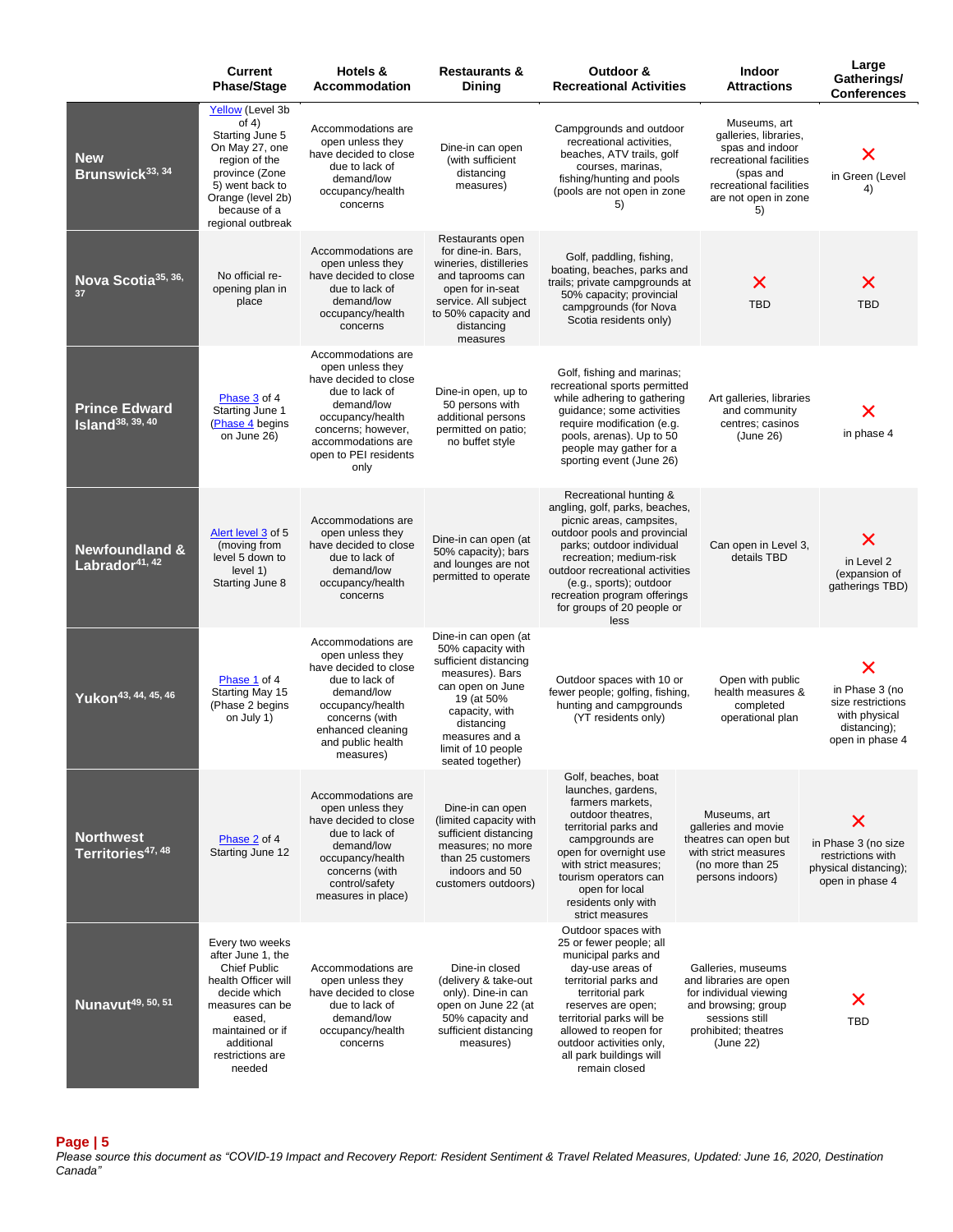### 3. METHODOLOGICAL NOTES

**I. Resident Sentiment:** Approximately ~1,800 responses for the resident sentiment questions are collected from Canadians on a weekly basis through an online methodology. The study is weighted to be representative of the Canadian population according to census data, excluding the northern territories. The questions are being asked by Leger, a market research provider. Destination Canada has requested a minimum of n=200 respondents every week from each province/region, with a minimum of n=50 respondents identifying as living in rural communities within each province/region.

**II. Travel-Related Measures:** In conjunction with provincial and territorial partners, Destination Canada has sourced information directly from provincial and territorial government websites; additional insights are provided by provincial and territorial partners where relevant or where information from official sources is incomplete. The intention for this section is to provide the latest available information as of the date of the report. Given the evolving nature of these measures and phased opening strategies, readers are encouraged to seek information from official government sources for the most current information.

#### *Sources:*

| <sup>1</sup> Government of Canada, Coronavirus disease (COVID-19): Travel restrictions, exemptions and advice, June 16, 2020<br>https://www.canada.ca/en/public-health/services/diseases/2019-novel-coronavirus-infection/latest-travel-health-advice.html                                                       |
|------------------------------------------------------------------------------------------------------------------------------------------------------------------------------------------------------------------------------------------------------------------------------------------------------------------|
| <sup>2</sup> Manitoba Government, Current State of Emergency and Public Health Orders, June 15, 2020<br>https://www.gov.mb.ca/covid19/soe.html                                                                                                                                                                   |
| <sup>3</sup> Manitoba Government, Manitoba Establishing Checkpoints to Inform Travellers about COVID-19, March 27, 2020<br>https://news.gov.mb.ca/news/index.html?item=47283                                                                                                                                     |
| <sup>4</sup> Manitoba Government, Second phase of restoring safe services plan to begin June 1, May 27, 2020<br>https://news.gov.mb.ca/news/index.html?item=48325&posted=2020-05-27                                                                                                                              |
| <sup>5</sup> Manitoba Government, Restoring Services: Phase 3, June 16, 2020<br>https://www.gov.mb.ca/covid19/restoring/phase-three.html                                                                                                                                                                         |
| <sup>6</sup> Government of Quebec, Travelling from one region to another or from one city to another during the COVID-19 pandemic, June 16, 2020<br>https://www.guebec.ca/en/health/health-issues/a-z/2019-coronavirus/travelling-region-to-another-covid19/                                                     |
| <sup>7</sup> Government of New Brunswick, Information for Travellers, June 16, 2020<br>https://www2.gnb.ca/content/gnb/en/corporate/promo/covid-19/travel.html<br>https://www2.gnb.ca/content/dam/gnb/Departments/h-s/pdf/travel-Notice.pdf                                                                      |
| <sup>8</sup> Government of Nova Scotia, COVID-19: what it means for Nova Scotians, June 16, 2020<br>https://novascotia.ca/coronavirus/what-it-means-for-nova-scotians/                                                                                                                                           |
| <sup>9</sup> Government of Prince Edward Island, Travel Pre-Approval Process, June 16, 2020<br>https://www.princeedwardisland.ca/en/information/iustice-and-public-safety/pre-travel-approval-process                                                                                                            |
| <sup>10</sup> Government of Prince Edward Island, Self-Isolation for Essential Workers, June 16, 2020<br>https://www.princeedwardisland.ca/en/information/health-and-wellness/self-isolation-essential-workers                                                                                                   |
| <sup>11</sup> Government of Newfoundland and Labrador, Guidance on Travel Restrictions, June 16, 2020<br>https://www.gov.nl.ca/covid-19/travel-restrictions/                                                                                                                                                     |
| <sup>12</sup> Government of Yukon, Information for people entering Yukon, May 25, 2020<br>https://vukon.ca/en/handout-information-people-entering-vukon                                                                                                                                                          |
| <sup>13</sup> Government of Yukon, Border enforcement during COVID-19, June 16, 2020<br>https://yukon.ca/en/health-and-wellness/covid-19/border-enforcement-during-covid-19                                                                                                                                      |
| <sup>14</sup> Government of Yukon, Easing of COVID-19 restrictions continues with details of Phase II announced, May 29, 2020<br>https://vukon.ca/en/news/easing-covid-19-restrictions-continues-details-phase-ii-announced                                                                                      |
| <sup>15</sup> Government of Northwest Territories, Travellers arriving in the NWT, June 16, 2020<br>https://www.gov.nt.ca/covid-19/en/services/travel-moving-around/travellers-arriving-nwt                                                                                                                      |
| <sup>16</sup> Government of Northwest Territories, Public Health Order - COVID-19 Travel Restrictions and Self-Isolation Protocol, June 12, 2020<br>https://www.gov.nt.ca/covid-19/sites/covid/files/resources/public-health-order-covid-19-travel-restrictions-self-isolation-protocol-amended-june-12-2020.pdf |
| <sup>17</sup> Government of Nunavut, Travel and Isolation, June 16, 2020<br>https://gov.nu.ca/health/information/travel-and-isolation                                                                                                                                                                            |
| <sup>18</sup> Government of Nunavut, COVID-19 Department of Health Services update, June 15, 2020<br>https://www.gov.nu.ca/health/news/covid-19-department-health-services-update                                                                                                                                |
| <sup>19</sup> Government of British Columbia, BC's Restart Plan, June 16, 2020                                                                                                                                                                                                                                   |

<https://www2.gov.bc.ca/gov/content/safety/emergency-preparedness-response-recovery/covid-19-provincial-support/bc-restart-plan#getting-back-to-work>

#### **Page | 6**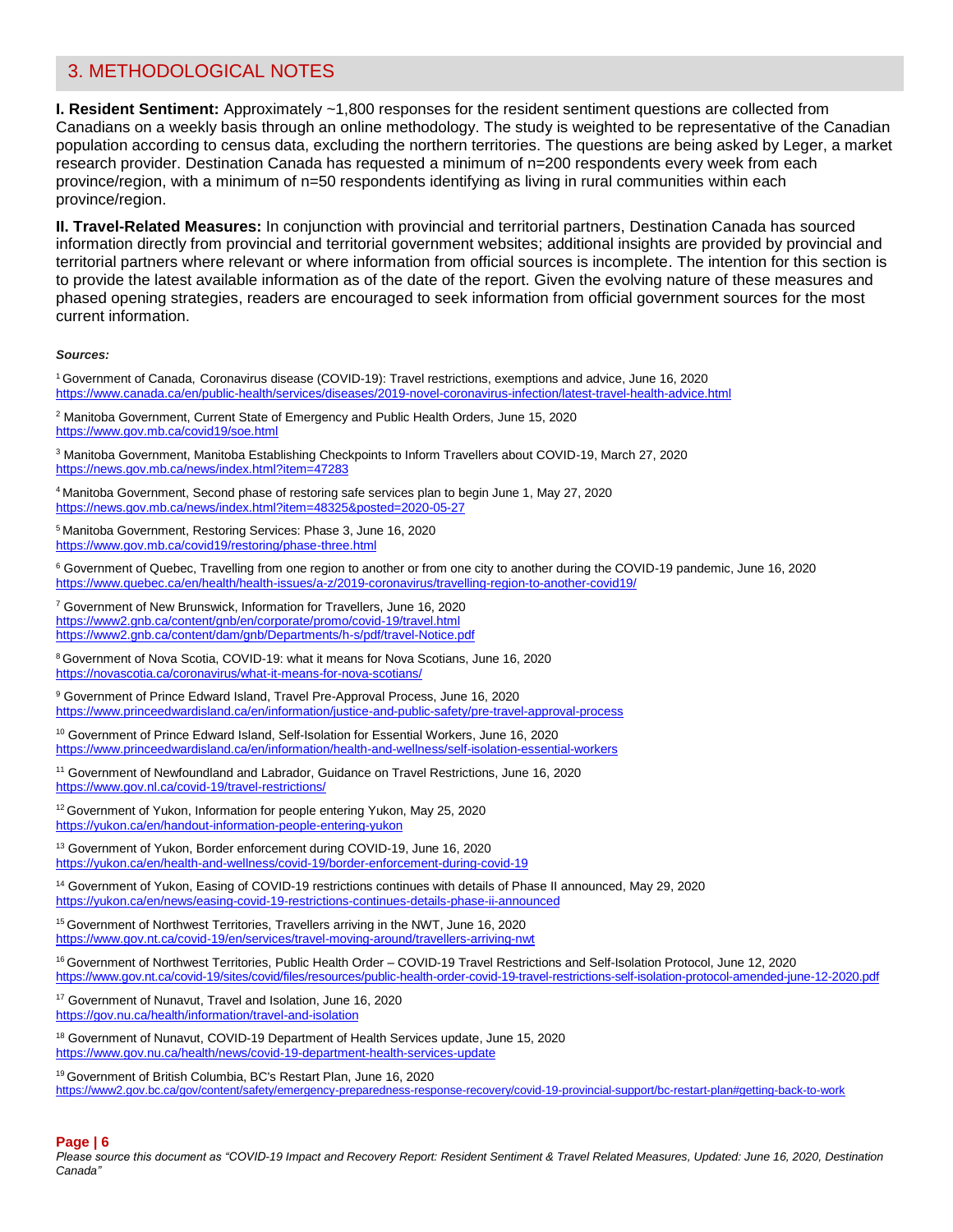<sup>20</sup> Government of British Columbia, Most campgrounds, recreation sites opening throughout the province, May 25, 2020 <https://news.gov.bc.ca/releases/2020ENV0027-000936>

<sup>21</sup> Government of Alberta, Alberta's Relaunch Strategy, June 16, 2020 <https://www.alberta.ca/alberta-relaunch-strategy.aspx>

<sup>22</sup> Government of Saskatchewan, Phase Three – June 8, 2020, June 16, 2020 [https://www.saskatchewan.ca/government/health-care-administration-and-provider-resources/treatment-procedures-and-guidelines/emerging-public](https://www.saskatchewan.ca/government/health-care-administration-and-provider-resources/treatment-procedures-and-guidelines/emerging-public-health-issues/2019-novel-coronavirus/re-open-saskatchewan-plan/phases-of-re-open-saskatchewan/phase-three)[health-issues/2019-novel-coronavirus/re-open-saskatchewan-plan/phases-of-re-open-saskatchewan/phase-three](https://www.saskatchewan.ca/government/health-care-administration-and-provider-resources/treatment-procedures-and-guidelines/emerging-public-health-issues/2019-novel-coronavirus/re-open-saskatchewan-plan/phases-of-re-open-saskatchewan/phase-three)

<sup>23</sup> Government of Saskatchewan, Phase Four - Date TBD, June 16, 2020

[https://www.saskatchewan.ca/government/health-care-administration-and-provider-resources/treatment-procedures-and-guidelines/emerging-public](https://www.saskatchewan.ca/government/health-care-administration-and-provider-resources/treatment-procedures-and-guidelines/emerging-public-health-issues/2019-novel-coronavirus/re-open-saskatchewan-plan/phases-of-re-open-saskatchewan/phase-four)[health-issues/2019-novel-coronavirus/re-open-saskatchewan-plan/phases-of-re-open-saskatchewan/phase-four](https://www.saskatchewan.ca/government/health-care-administration-and-provider-resources/treatment-procedures-and-guidelines/emerging-public-health-issues/2019-novel-coronavirus/re-open-saskatchewan-plan/phases-of-re-open-saskatchewan/phase-four)

<sup>24</sup> Government of Manitoba, Restoring Services Phase Two, June 16, 2020 <https://www.gov.mb.ca/covid19/restoring/phase-two.html>

<sup>25</sup> Government of Manitoba, Restoring Services: Phase 3, June 16, 2020 <https://www.gov.mb.ca/covid19/restoring/phase-three.html>

<sup>26</sup> Government of Ontario, Backcountry Camping available at Ontario Parks and on Crown Lands Starting June 1, May 30, 2020 <https://news.ontario.ca/ene/en/2020/05/backcountry-camping-available-at-ontario-parks-and-on-crown-lands-starting-june-1.html>

<sup>27</sup> Government of Ontario, A Framework for Reopening our Province: Stage 1, June 16, 2020 <https://www.ontario.ca/page/framework-reopening-our-province-stage-1>

<sup>28</sup> Government of Ontario, A Framework for Reopening our Province: Stage 2, June 16, 2020 <https://www.ontario.ca/page/framework-reopening-our-province-stage-2>

<sup>29</sup> Government of Ontario, Ontario Permits More Businesses and Services to Reopen in the Coming Days, June 8, 2020 <https://news.ontario.ca/opo/en/2020/06/ontario-permits-more-businesses-and-services-to-reopen-in-the-coming-days.html>

30 Government of Ontario, More People Can Get Back to Work as Additional Businesses and Services to Reopen This Week, June 15, 2020 [https://news.ontario.ca/opo/en/2020/06/more-people-can-get-back-to-work-as-additional-businesses-and-services-to-reopen-this](https://news.ontario.ca/opo/en/2020/06/more-people-can-get-back-to-work-as-additional-businesses-and-services-to-reopen-this-week.html?utm_source=ondemand&utm_medium=email&utm_campaign=o)[week.html?utm\\_source=ondemand&utm\\_medium=email&utm\\_campaign=o](https://news.ontario.ca/opo/en/2020/06/more-people-can-get-back-to-work-as-additional-businesses-and-services-to-reopen-this-week.html?utm_source=ondemand&utm_medium=email&utm_campaign=o)

<sup>31</sup> Government of Quebec, Deconfinement Planning, May 25, 2020 [https://cdn-contenu.quebec.ca/cdn-contenu/sante/documents/Problemes\\_de\\_sante/covid-](https://cdn-contenu.quebec.ca/cdn-contenu/sante/documents/Problemes_de_sante/covid-19/Plan_deconfinement/Deconfinement_planning_pandemic_covid-19.pdf?1590430413)[19/Plan\\_deconfinement/Deconfinement\\_planning\\_pandemic\\_covid-19.pdf?1590430413](https://cdn-contenu.quebec.ca/cdn-contenu/sante/documents/Problemes_de_sante/covid-19/Plan_deconfinement/Deconfinement_planning_pandemic_covid-19.pdf?1590430413)

<sup>32</sup> Government of Quebec, Gradual resumption of activities under the COVID-19-related pause, June 16, 2020 <https://www.quebec.ca/en/health/health-issues/a-z/2019-coronavirus/gradual-resumption-activities-covid19-related-pause/>

33 Government of New Brunswick, NB's recovery plan, June 16, 2020 <https://www2.gnb.ca/content/gnb/en/corporate/promo/covid-19/recovery.html>

<sup>34</sup> Government of New Brunswick, One new case of COVID-19; Zone 5 transitioning back to Orange level, May 27, 2020 [https://www2.gnb.ca/content/gnb/en/news/news\\_release.2020.05.0307.html](https://www2.gnb.ca/content/gnb/en/news/news_release.2020.05.0307.html)

<sup>35</sup> Government of Nova Scotia, COVID-19: what it means for Nova Scotians, June 16, 2020 <https://novascotia.ca/coronavirus/what-it-means-for-nova-scotians/#recreation-restrictions>

36 Government of Nova Scotia, New Gathering Limit, More Steps to Reopen Nova Scotia, May 29, 2020 <https://novascotia.ca/news/release/?id=20200529006>

37 Government of Nova Scotia, COVID-19 Updates, May 29, 2020 <https://parks.novascotia.ca/content/covid-19-updates>

<sup>38</sup> Government of Prince Edward Island, Phase #3, June 16, 2020 <https://www.princeedwardisland.ca/en/information/health-and-wellness/phase-3>

<sup>39</sup> Government of Prince Edward Island, Phase #4, June 16, 2020 <https://www.princeedwardisland.ca/en/information/health-and-wellness/phase-4>

<sup>40</sup> CTV News, P.E.I. will move to phase four of province's reopening plan on June 26, June 11, 2020 <https://atlantic.ctvnews.ca/p-e-i-will-move-to-phase-four-of-province-s-reopening-plan-on-june-26-1.4980000>

<sup>41</sup> Government of Newfoundland and Labrador, A Foundation for Living with COVID-19, June 16, 2020 <https://www.gov.nl.ca/covid-19/files/Summary-table-of-the-COVID-19-Alert-Level-System-v5.pdf>

42 Government of Newfoundland and Labrador, Alert Level 3, June 16, 2020 <https://www.gov.nl.ca/covid-19/alert-system/alert-level-3/>

43 Government of Yukon, A Path Forward, Yukon's plan for lifting COVID-19 restrictions, June 5, 2020 [https://yukon.ca/sites/yukon.ca/files/eco/eco-path-forward-yukons-plan-lifting-covid-19-restrictions\\_2.pdf](https://yukon.ca/sites/yukon.ca/files/eco/eco-path-forward-yukons-plan-lifting-covid-19-restrictions_2.pdf)

<sup>44</sup> Government of Yukon, Reopening food premises guidelines: COVID-19, June 9, 2020 <https://yukon.ca/en/health-and-wellness/covid-19/reopening-food-premises-guidelines-covid-19>

<sup>45</sup> Government of Yukon, Easing of COVID-19 restrictions continues with details of Phase II announced, May 29, 2020 <https://yukon.ca/en/news/easing-covid-19-restrictions-continues-details-phase-ii-announced>

<sup>46</sup> Government of Yukon, Bars, pubs, lounges and nightclubs reopening guidelines: COVID-19, June 16, 2020 <https://yukon.ca/en/health-and-wellness/covid-19-information/industry-operating-guidelines-covid-19/bars>

#### **Page | 7**